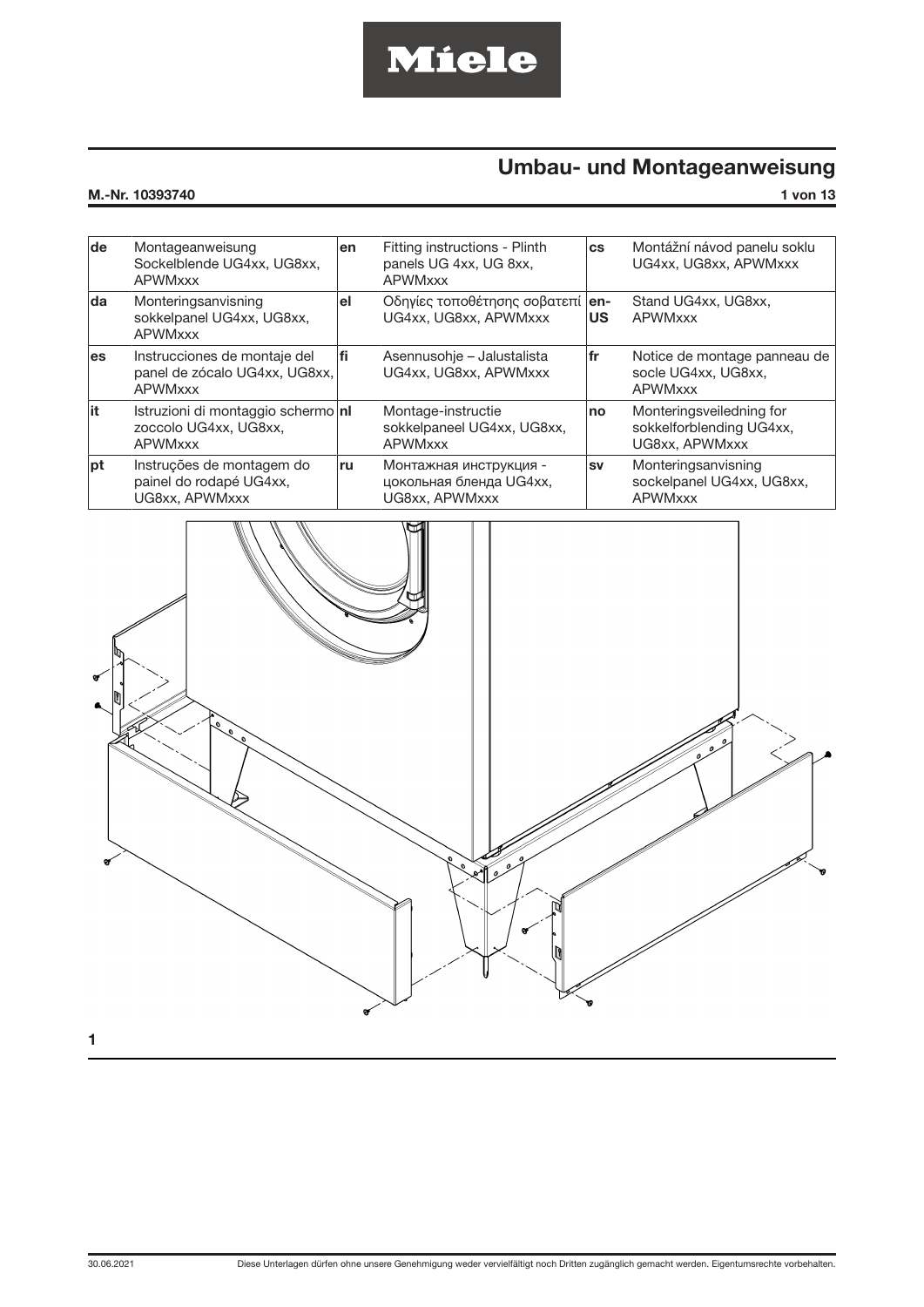### de

#### Montageanweisung Sockelblende UG4xx, UG8xx, APWMxxx

### Enthaltene Teile

| Anzahl | M.-Nr. | Benennung                   |
|--------|--------|-----------------------------|
| -1     |        | Vorderwand                  |
| 2      |        | Seitenwand                  |
| 10     |        | Linsenblechschraube 4,8x9,5 |

#### Gefahr durch unsachgemäße Instandhaltungsarbeiten

### WARNUNG

Gefahr durch unsachgemäße Instandhaltungsarbeiten.

Unsachgemäße Instandhaltungsarbeiten können hohen Sachschaden und schwere Verletzungen mit Todesfolge verursachen.

- A Instandhaltungsarbeiten dürfen nur von einer Elektrofachkraft mit fachlicher Ausbildung, Fachkenntnissen und Facherfahrungen durchgeführt werden.
- $f$  Gültige Sicherheitsbestimmungen müssen berücksichtigt werden.
- A Persönliche Schutzausrüstung tragen.
- $f$  Erst die Miele Service Dokumentation lesen, dann handeln.

#### Schnittverletzungsgefahr bei Instandhaltungsarbeiten

### WARNUNG

Bauteile können fertigungsbedingt scharfkantig sein.

Schnittverletzungsgefahr bei Instandhaltungsarbeiten.

A Zum Schutz vor Schnittverletzungen Schutzhandschuhe tragen und Kantenschutz M.-Nr. 05057680 anwenden.

### Blende an Sockel montieren

A Maschine gemäß Montagebeschreibung auf dem Sockel montieren.

- $f$  Seitenwände links und rechts mit je 4 Schrauben befestigen, siehe Abb. [1.](#page-0-0)
- A Vorderwand in die Seitenwände von oben einschieben und vorsichtig nach unten drücken, bis die Vorderwand eingerastet ist.

A Vorderwand mit zwei Schrauben befestigen, siehe Abb. [1.](#page-0-0)

### de

### en

### Fitting instructions - Plinth panels UG 4xx, UG 8xx, APWMxxx

#### Included parts

| Mat. no. | Designation                              |
|----------|------------------------------------------|
|          | Front panel                              |
|          | Side panel                               |
|          | Raised-head self-tapping screw 4.8 x 9.5 |
|          |                                          |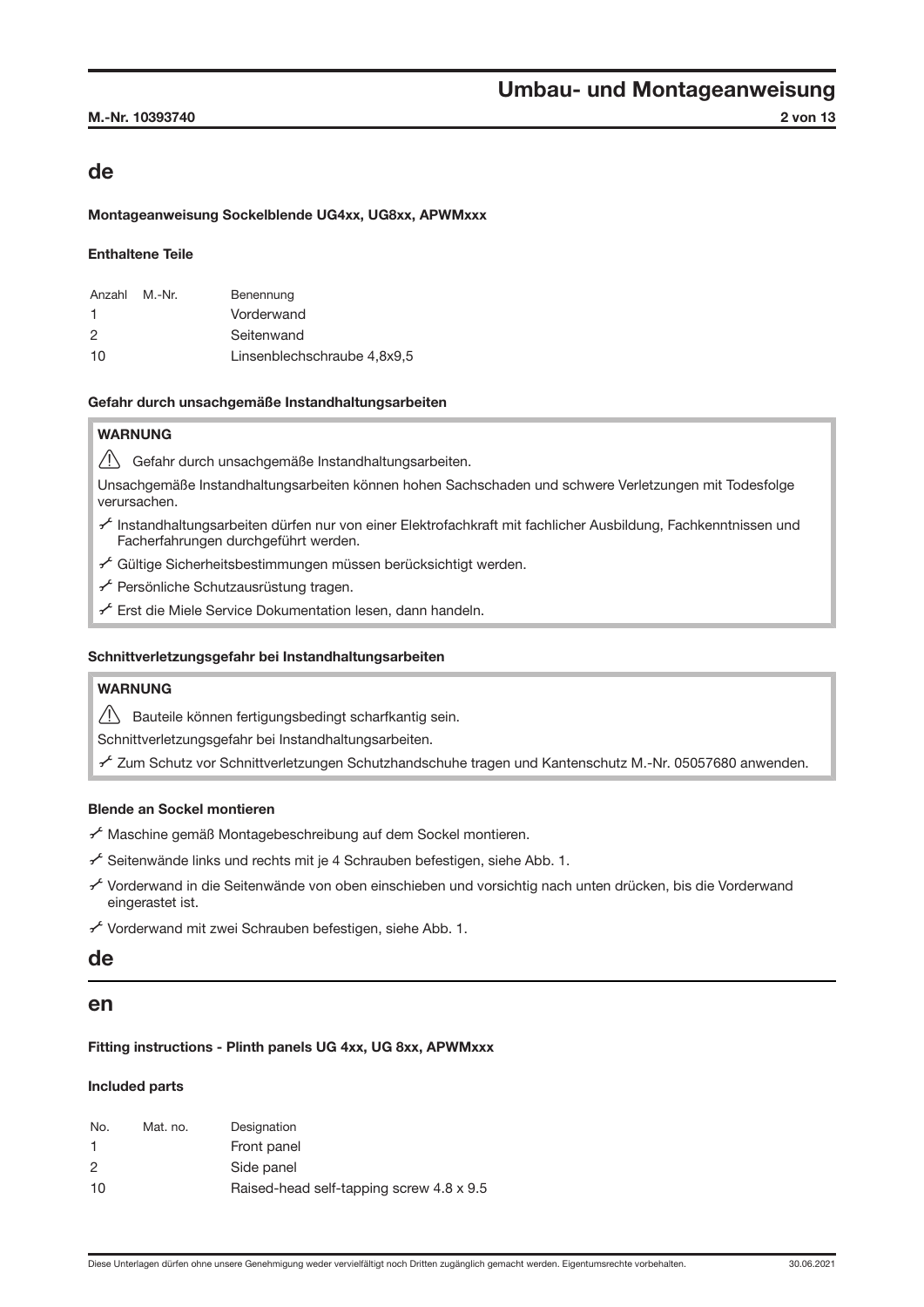#### M.-Nr. 10393740 3 von 13

### Danger due to incorrect service and repair work

### WARNING

 $\sqrt{N}$  Danger due to incorrect service and repair work

There is a risk of serious damage, injury and even death if service and repair work is carried out incorrectly.

- $\sim$  Service and repair work should only be carried out by a suitably qualified electrician with specialist training, knowledge and experience.
- $f$  All appropriate safety requirements must be taken into account.
- $f$  Wear personal protective equipment.
- $f$  First read the Miele service documentation, then commence work.

### Risk of injury due to sharp edges

### **WARNING**

 $\sqrt{!}$  Some components may have sharp edges.

Risk of injury due to sharp edges

 $\sim$  Protective gloves should be worn and the edge protection (mat. no. 05057680) should be used.

### Plinth panel fitting

 $f$  Install the machine on the plinth in accordance with the fitting instructions.

 $f$  Attach the left and right side panels using 4 screws in each case, see Fig. [1](#page-0-0).

- $\sim$  Slide the front panel from above down into the side panels and carefully press it down until it clips into position.
- $f$  Secure the front panel with two screws, see Fig. [1.](#page-0-0)

### en

### cs

### Montážní návod panelu soklu UG4xx, UG8xx, APWMxxx

### Obsažené díly

| Počet | č. m. | Název                                       |
|-------|-------|---------------------------------------------|
| -1    |       | přední stěna                                |
| 2     |       | boční stěna                                 |
| 10    |       | šroub s čočkovou hlavou do plechu 4,8 x 9,5 |

### Nebezpečí v důsledku neodborných údržbářských prací

### VAROVÁNÍ

 $\sqrt{!}$  Nebezpečí v důsledku neodborných údržbářských prací.

Neodborné údržbářské práce mohou způsobit velkou věcnou škodu a těžké úrazy se smrtelnými následky.

- A Údržbářské práce smí provádět jen kvalifikovaný elektrikář s odborným vzděláním, odbornými znalostmi a odbornými zkušenostmi.
- A Musí být zohledněny platné bezpečnostní předpisy.
- A Noste osobní ochranné vybavení.
- $\mathcal{F}$  Nejprve si přečtěte servisní dokumentaci Miele, pak jednejte.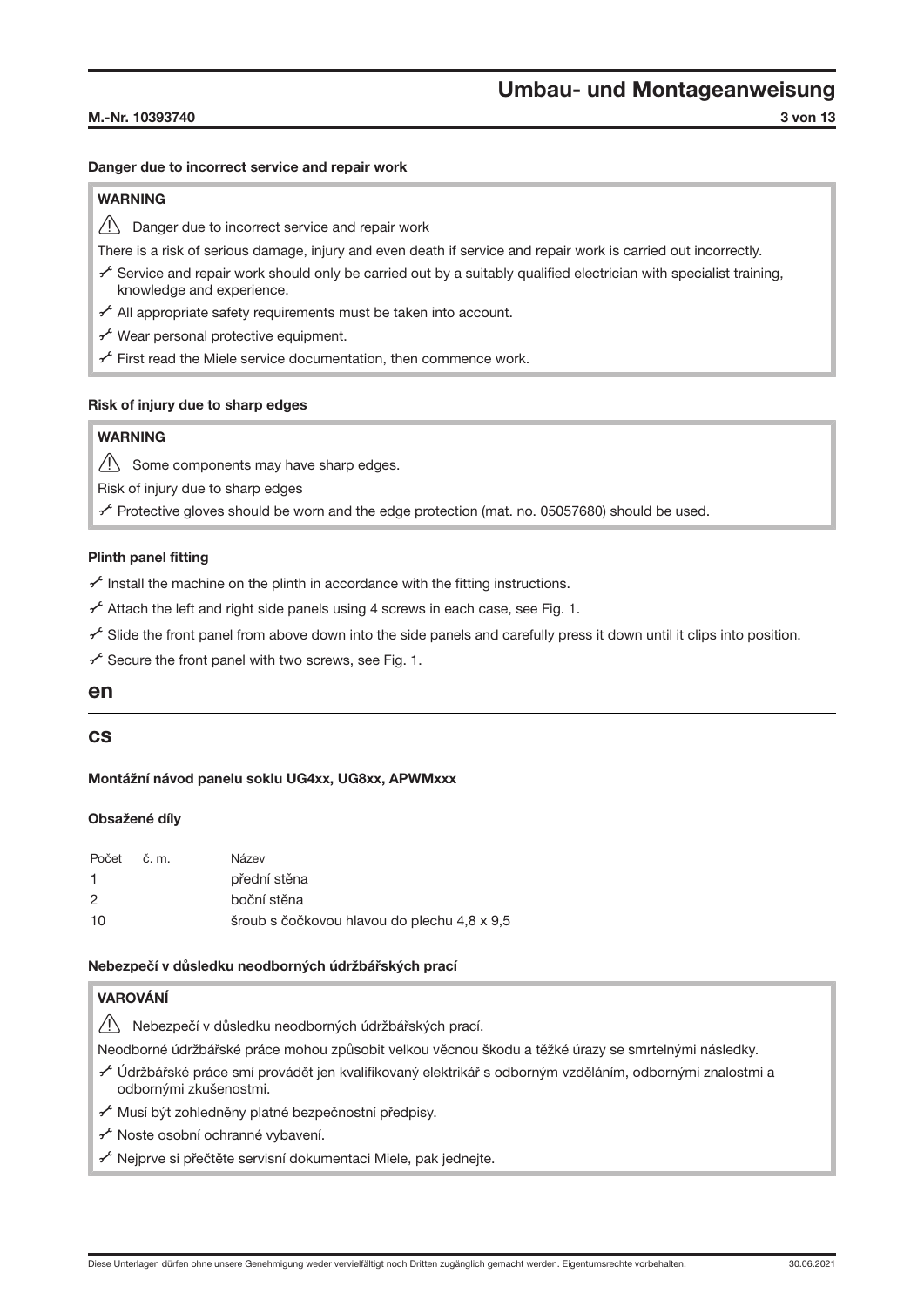#### M.-Nr. 10393740 4 von 13

#### Nebezpečí úrazu pořezáním při údržbářských pracích

### VAROVÁNÍ

Součásti mohou mít z výrobních důvodů ostré hrany.

Nebezpečí úrazu pořezáním při údržbářských pracích.

A Pro ochranu před pořezáním noste ochranné rukavice a používejte ochranu hran m. č. 05057680.

### Montáž panelu na sokl

A Namontujte přístroj na sokl podle popisu montáže.

A Upevněte boční stěny vlevo a vpravo vždy 4 šrouby, viz obr. [1](#page-0-0).

 $\mathcal{F}$  Zasouvejte přední stěnu shora do bočních stěn a opatrně tlačte dolů, až přední stěna zaklapne.

A Upevněte přední stěnu dvěma šrouby, viz obr. [1](#page-0-0).

### cs

### da

Monteringsanvisning sokkelpanel UG4xx, UG8xx, APWMxxx

#### Medfølgende dele

| Antal | M.-nr. | <b>Betegnelse</b> |
|-------|--------|-------------------|
| 1     |        | Frontpanel        |
| 2     |        | Sidepanel         |
| 10    |        | Skrue 4,8x9,5     |

#### Vedligeholdelsesarbejde foretaget af ikke-sagkyndige medfører fare.

### ADVARSEL

 $\sqrt{!}$  Vedligeholdelsesarbejde foretaget af ikke-sagkyndige medfører fare.

Service og reparation udført af ikke-sagkyndige kan medføre skader på ting og alvorlige personskader med risiko for død.

A Vedligeholdelsesarbejder må kun foretages af en uddannet el-fagmand.

- $f$  Gældende sikkerhedsbestemmelser skal overholdes.
- $f$  Anvend personligt sikkerhedsudstyr.
- A Læs Miele-TSD'en, inden arbejdet påbegyndes.

#### Fare for snitsår ved reparation og vedligeholdelse

### ADVARSEL

**Der kan være dele med skarpe kanter.** 

Fare for snitsår ved reparation og vedligeholdelse

A Bær beskyttelseshandsker, og anvend kantbeskyttelse M.-nr. 05057680.

#### Panel monteres på soklen

A Monter maskinen på soklen iht. monteringsbeskrivelsen.

- $f$  Fastgør sidepanelerne i venstre og højre side med hver 4 skruer, se ill. [1.](#page-0-0)
- A Skub frontpanelet ind i sidepanelerne oppefra, og tryk det forsigtigt nedad, indtil det er helt på plads.

 $f$  Fastgør frontpanelet med to skruer, se ill. [1](#page-0-0).

### da

Diese Unterlagen dürfen ohne unsere Genehmigung weder vervielfältigt noch Dritten zugänglich gemacht werden. Eigentumsrechte vorbehalten. 30.06.2021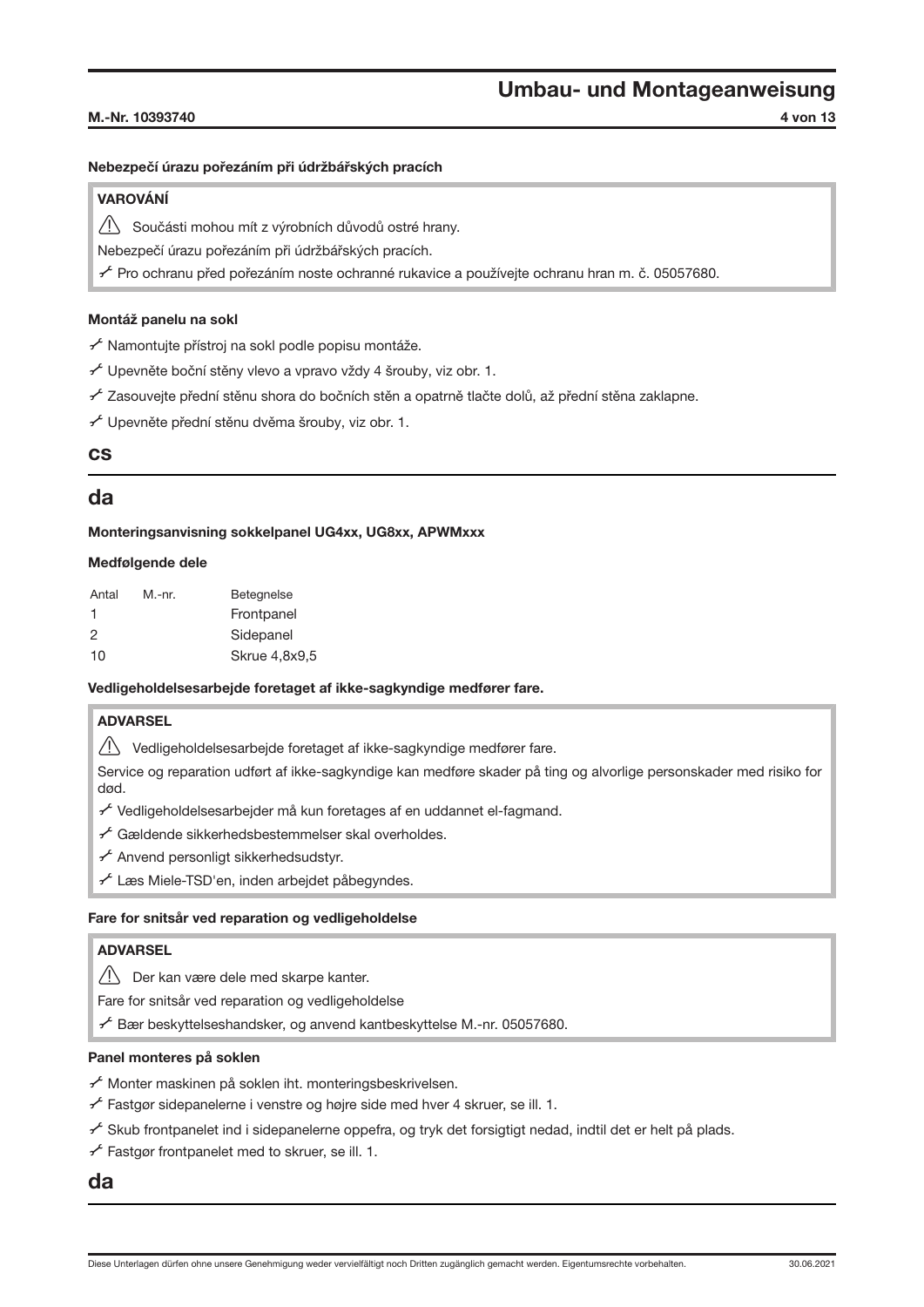### M.-Nr. 10393740 5 von 13

### el

### Οδηγίες τοποθέτησης σοβατεπί UG4xx, UG8xx, APWMxxx

### Περιεχόμενα μέρη

|              | Αριθμός Κωδικός<br>προϊόντος | Ονομασία                    |
|--------------|------------------------------|-----------------------------|
| $\mathbf{1}$ |                              | Μπροστινό τοίχωμα           |
| 2            |                              | Πλαϊνό τοίχωμα              |
| 10           |                              | Λαμαρινόβιδες πομπέ 4,8x9,5 |

### Κίνδυνος λόγω ακατάλληλων εργασιών συντήρησης

### ΠΡΟΕΙΔΟΠΟΙΗΣΗ

Κίνδυνος λόγω ακατάλληλων εργασιών συντήρησης.

Οι ακατάλληλες εργασίες συντήρησης μπορεί να προκαλέσουν σοβαρές υλικές ζημιές ή θανατηφόρους τραυματισμούς.

- A Οι εργασίες συντήρησης επιτρέπεται να διενεργούνται αποκλειστικά από ειδικευμένο ηλεκτρολόγο με εξειδικευμένη εκπαίδευση, τεχνική κατάρτιση και εμπειρία.
- A Πρέπει να λαμβάνονται υπόψη οι ισχύουσες διατάξεις ασφαλείας.
- A Φοράτε μέσα ατομικής προστασίας.
- $\sim$  Πριν προβείτε σε οποιαδήποτε ενέρνεια, διαβάστε πρώτα την τεκμηρίωση service της Miele.

### Κίνδυνος θλαστικού τραύματος κατά τις εργασίες συντήρησης

### ΠΡΟΕΙΔΟΠΟΙΗΣΗ

Ανάλογα με την κατασκευή τους, τα εξαρτήματα ενδέχεται να είναι αιχμηρά.

Κίνδυνος θλαστικού τραύματος κατά τις εργασίες συντήρησης.

 $\check{\mathscr{S}}$  Για την προστασία από θλαστικά τραύματα, να φοράτε προστατευτικά γάντια και να χρησιμοποιείτε προστατευτικά ακμών με κωδ. προϊόντος 05057680.

### Τοποθέτηση σοβατεπί στη βάση

A Τοποθετήστε τη συσκευή επάνω στη βάση σύμφωνα με τις οδηγίες τοποθέτησης.

- A Στερεώστε τα πλαϊνά τοιχώματα αριστερά και δεξιά με 4 βίδες στην κάθε πλευρά, βλέπε εικ. [1](#page-0-0).
- A Σπρώξτε το μπροστινό τοίχωμα στα πλαϊνά τοιχώματα από πάνω και το πιέζετε προσεκτικά προς τα κάτω, μέχρι το μπροστινό τοίχωμα να πιάσει.

A Στερεώστε το μπροστινό τοίχωμα με δύο βίδες, βλέπε εικ. [1.](#page-0-0)

### el

### en-US

### Stand UG4xx, UG8xx, APWMxxx

### Parts included

| Quantity Mat. no. | Designation     |
|-------------------|-----------------|
| 1                 | Front panel     |
| 2                 | Side panel      |
| 10                | $4.8x9.5$ screw |
|                   |                 |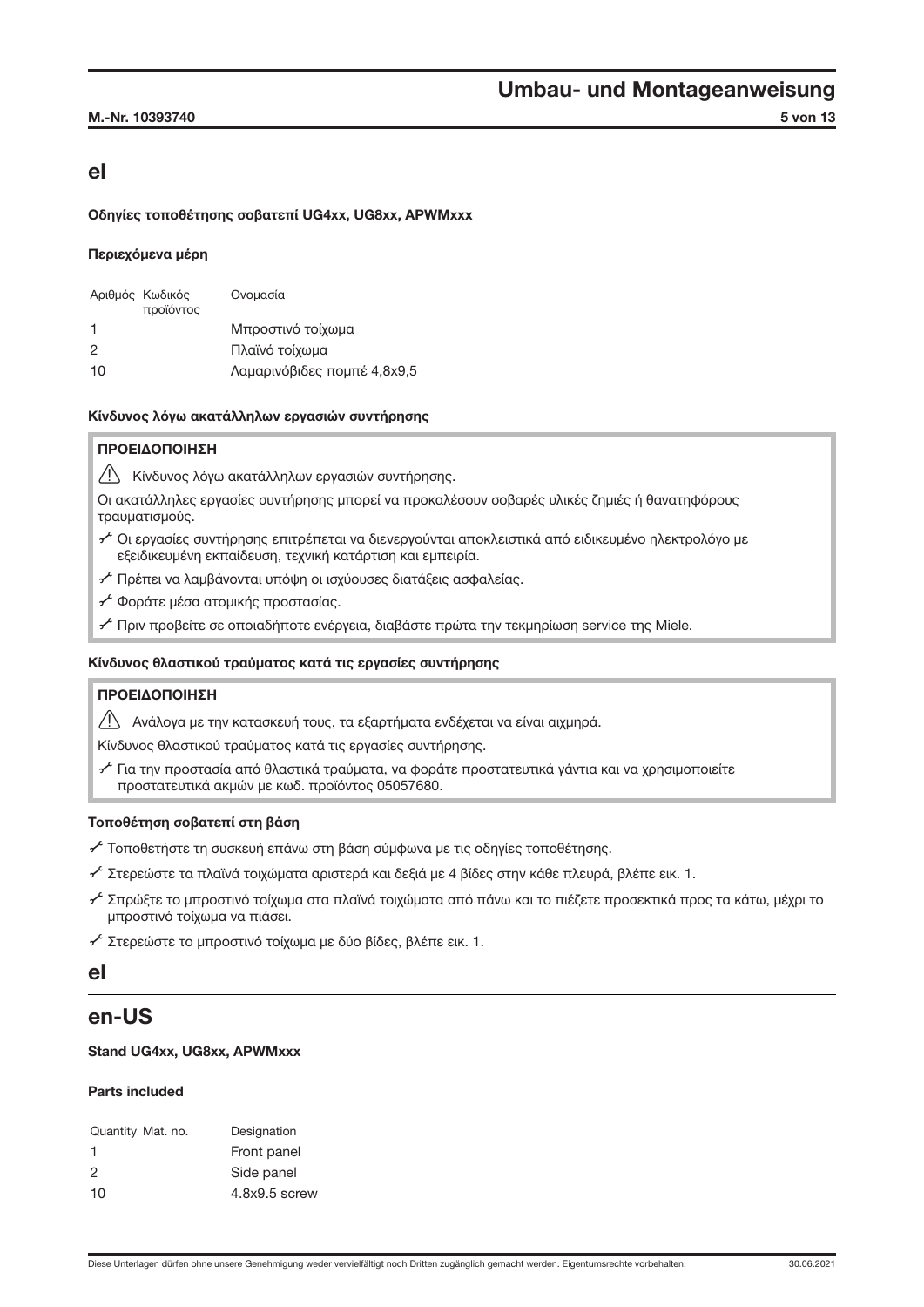#### M.-Nr. 10393740 6 von 13

#### Danger due to incorrect service work

### WARNING

 $\bigwedge$  Danger due to incorrect service work.

There is a risk of serious damage, injury, or even death if service work is carried out incorrectly.

- $\sim$  Service work may only be carried out by a qualified service technician with specialist training, knowledge and experience.
- $f$  All applicable safety guidelines must be followed.
- $f$  Wear personal protective equipment.
- $f$  Read the Miele service documentation before starting service work.

### Risk of cuts

### **WARNING**

 $\bigwedge$  Components are sharp.

Risk of cuts.

 $\neq$  Protective gloves should be worn and the edge protection (mat. no. 05057680) should be used.

#### Installing the panels on the stand

 $\sim$  Install the machine on the stand following the "UO4xx/UO8xx stand" installation instructions.

 $\checkmark$  Secure the left and right side panels to the stand using 4 screws per panel; see Fig. [1](#page-0-0).

 $\sim$  Slide the front panel down and into the side panels, and carefully press it down until it snaps into place.

 $f$  Secure the front panel with two screws; see Fig. [1.](#page-0-0)

### en-US

### es

Instrucciones de montaje del panel de zócalo UG4xx, UG8xx, APWMxxx

#### Piezas del suministro

|    | Número Nº de mat. | Denominación               |
|----|-------------------|----------------------------|
| -1 |                   | Pared delantera            |
| 2  |                   | Pared lateral              |
| 10 |                   | Tornillo alomado 4,8 x 9,5 |

#### Peligro debido a trabajos de mantenimiento inadecuados

### **AVISO**

 $\sqrt{!}$  Peligro debido a trabajos de mantenimiento inadecuados.

Los trabajos de reparación incorrectos pueden causar importantes daños materiales, lesiones graves o incluso la muerte.

- $\sim$  Los trabajos de reparación se realizarán exclusivamente por un técnico especialista autorizado con formación técnica, conocimientos especializados y experiencia.
- $f$  Tener en cuenta las disposiciones de seguridad en vigor.
- $f$  Lleve un equipamiento de protección personal.
- A Primero leer la Documentación del Servicio Técnico de Miele y posteriormente actuar.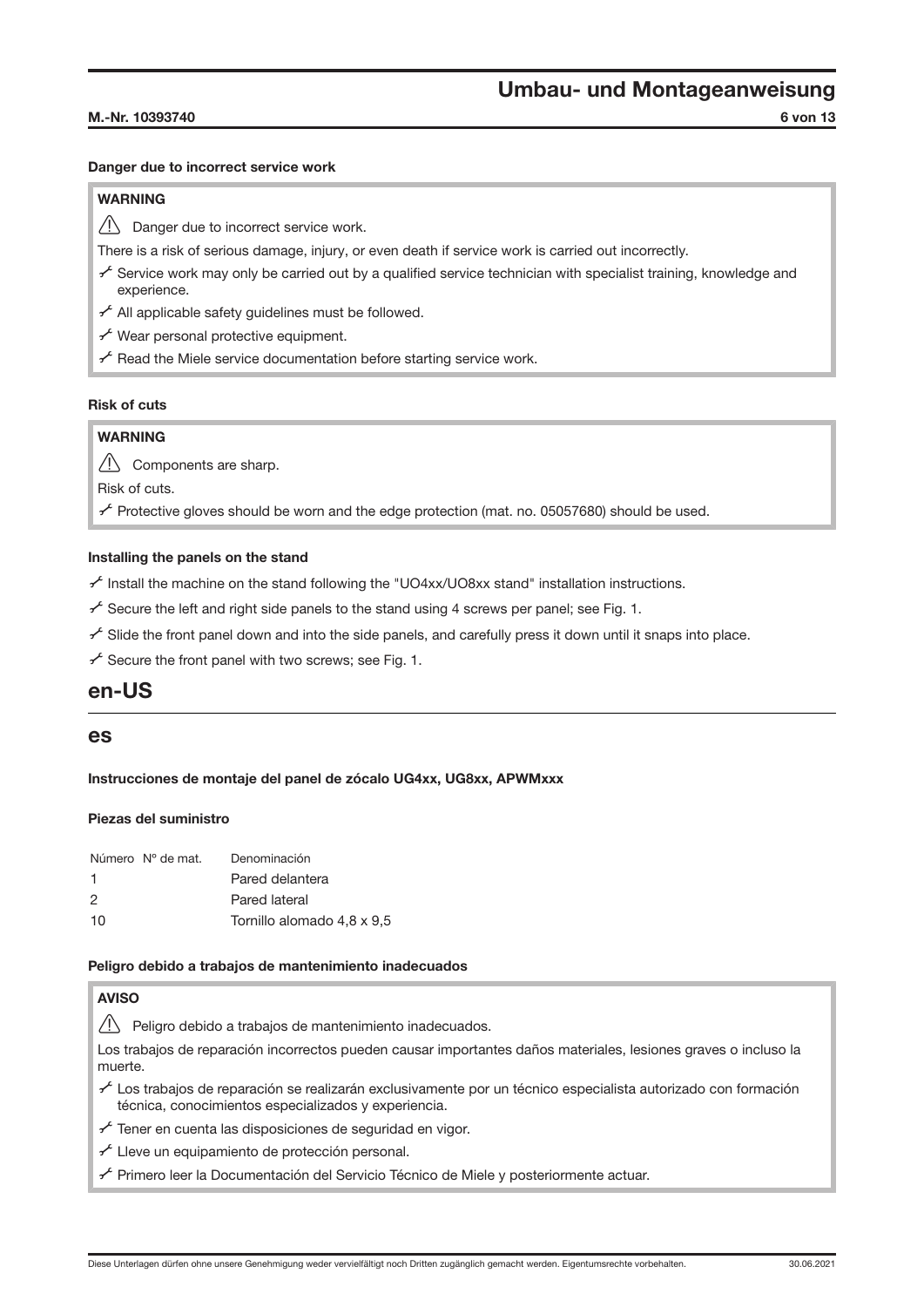#### M.-Nr. 10393740 7 von 13

### Peligro de sufrir cortes al realizar trabajos de mantenimiento

### AVISO

Los componentes pueden presentar cantos afilados debidos a la fabricación.

Peligro de sufrir cortes al realizar trabajos de mantenimiento.

 $\sim$  Como medida de protección contra cortes, llevar guantes y utilizar cantoneras, n.º de mat. 05057680.

### Montaje del panel en el zócalo

A Montar la máquina sobre el zócalo de acuerdo con la descripción de montaje.

- $\neq$  Fijar las paredes laterales izquierda y derecha con 4 tornillos respectivamente, véase la fig. [1](#page-0-0).
- $\sim$  Insertar la pared delantera desde arriba entre las paredes laterales y empujar con cuidado hacia abajo hasta que la pared delantera haya quedado enclavada.
- $f$  Fijar la pared delantera con dos tornillos, véase la fig. [1](#page-0-0).

### es

### fi

Asennusohje – Jalustalista UG4xx, UG8xx, APWMxxx

### Mukana toimitettavat osat

| Määrä | Mat.nro | Nimitys                          |
|-------|---------|----------------------------------|
| -1    |         | Etulista                         |
| 2     |         | Sivulista                        |
| 10    |         | Kupukantainen peltiruuvi 4,8x9,5 |

### Asiattomien korjausten aiheuttama vaaratilanteiden vaara

### **VAROITUS**

 $\sqrt{!}$  Asiattomien korjausten aiheuttama vaaratilanteiden vaara.

Asiattomat korjaukset voivat aiheuttaa vakavia esinevahinkoja, vakavia henkilövahinkoja ja jopa kuoleman.

A Korjauksen saa suorittaa vain sähköasentaja, jolla on asianmukainen koulutus, tietämys ja kokemus.

- $f$  Voimassa olevia turvallisuusmääräyksiä sekä lakeja ja asetuksia on noudatettava.
- A Käytä henkilönsuojaimia.
- $f$  Lue Mielen tekniset huoltotiedot ennen korjaustöiden aloittamista.

### Huoltotöiden yhteydessä on olemassa viiltohaavojen vaara

### VAROITUS

Laitteessa voi rakenteellisista syistä olla teräviä reunoja.

Huoltotöiden yhteydessä on olemassa viiltohaavojen vaara.

 $\sim$  Käytä viiltohaavojen ehkäisemiseksi suojakäsineitä ja reunasuojusta M.-Nr. 05057680.

### Jalustalistojen asennus jalustaan

- $\overline{f}$  Kiinnitä kone asennusohjeen mukaisesti jalustaan.
- $f$  Kiinnitä vasemman- ja oikeanpuoleinen sivulista, kumpikin 4 ruuvilla, ks. kuva [1.](#page-0-0)
- A Työnnä etulista sivulistojen väliin ylhäältäpäin ja paina sitä varovasti alaspäin, kunnes se napsahtaa paikalleen.

A Kiinnitä etulista kahdella ruuvilla, ks. kuva [1.](#page-0-0)

fi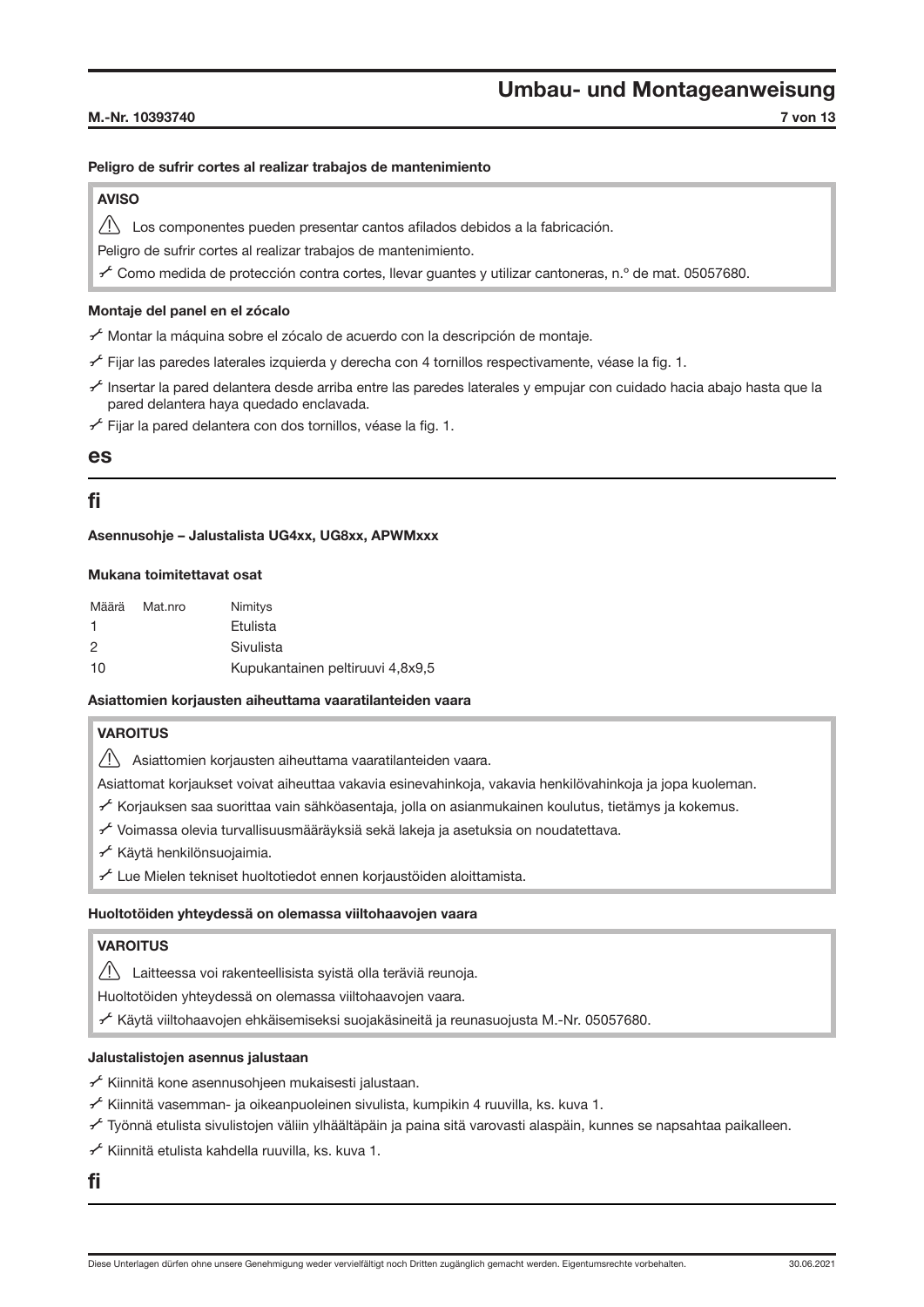### M.-Nr. 10393740 8 von 13

### fr

### Notice de montage panneau de socle UG4xx, UG8xx, APWMxxx

#### Pièces fournies

| Nombre $N^{\circ}$ Mat. | Dénomination                |
|-------------------------|-----------------------------|
| -1                      | Facade                      |
| 2                       | Paroi latérale              |
| 10                      | Vis à tête bombée 4,8 x 9,5 |

#### Danger en cas de travaux de maintenance non conformes.

### AVERTISSEMENT

 $\sqrt{!}$  Danger en cas de travaux de maintenance non conformes.

Des travaux de maintenance non conformes peuvent entraîner des dommages matériels importants ou de graves blessures pouvant mettre la vie en danger.

- A Les travaux de maintenance doivent être exécutés uniquement par un électricien qualifié possédant la formation, les connaissances et l'expérience professionnelles adéquates.
- $f$  Les consignes de sécurité en vigueur doivent être respectées.
- $f$  Porter un équipement de protection personnelle.
- $f$  Lire tout d'abord la documentation technique du Service Miele (MSD) avant d'agir.

#### Risque de coupure lors des travaux d'entretien

### AVERTISSEMENT

 $\triangle$  Les composants peuvent présenter des arêtes vives liées à la fabrication.

Risque de coupure lors des travaux d'entretien

A Pour éviter les coupures, porter des gants de protection et utiliser le dispositif de protection des arêtes N° M. 05057680.

### Installer le bandeau sur le socle

- A Monter l'appareil sur le socle conformément aux descriptions de montage.
- $\neq$  Fixer les parois latérales à gauche et à droite avec 4 vis pour chaque côté, voir fig. [1](#page-0-0).
- A Introduire la façade dans les parois latérales depuis le haut et appuyer avec précaution vers le bas jusqu'à ce que la façade s'encliquète.
- $f$  Fixer la facade avec deux vis, voir fig. [1](#page-0-0).

### fr

### it

### Istruzioni di montaggio schermo zoccolo UG4xx, UG8xx, APWMxxx

#### Pezzi contenuti

| Numero M.-Nr. | Denominazione                 |
|---------------|-------------------------------|
| -1            | Parete anteriore              |
| 2             | Parete laterale               |
| 10            | Vite autofilettante 4,8 x 9,5 |
|               |                               |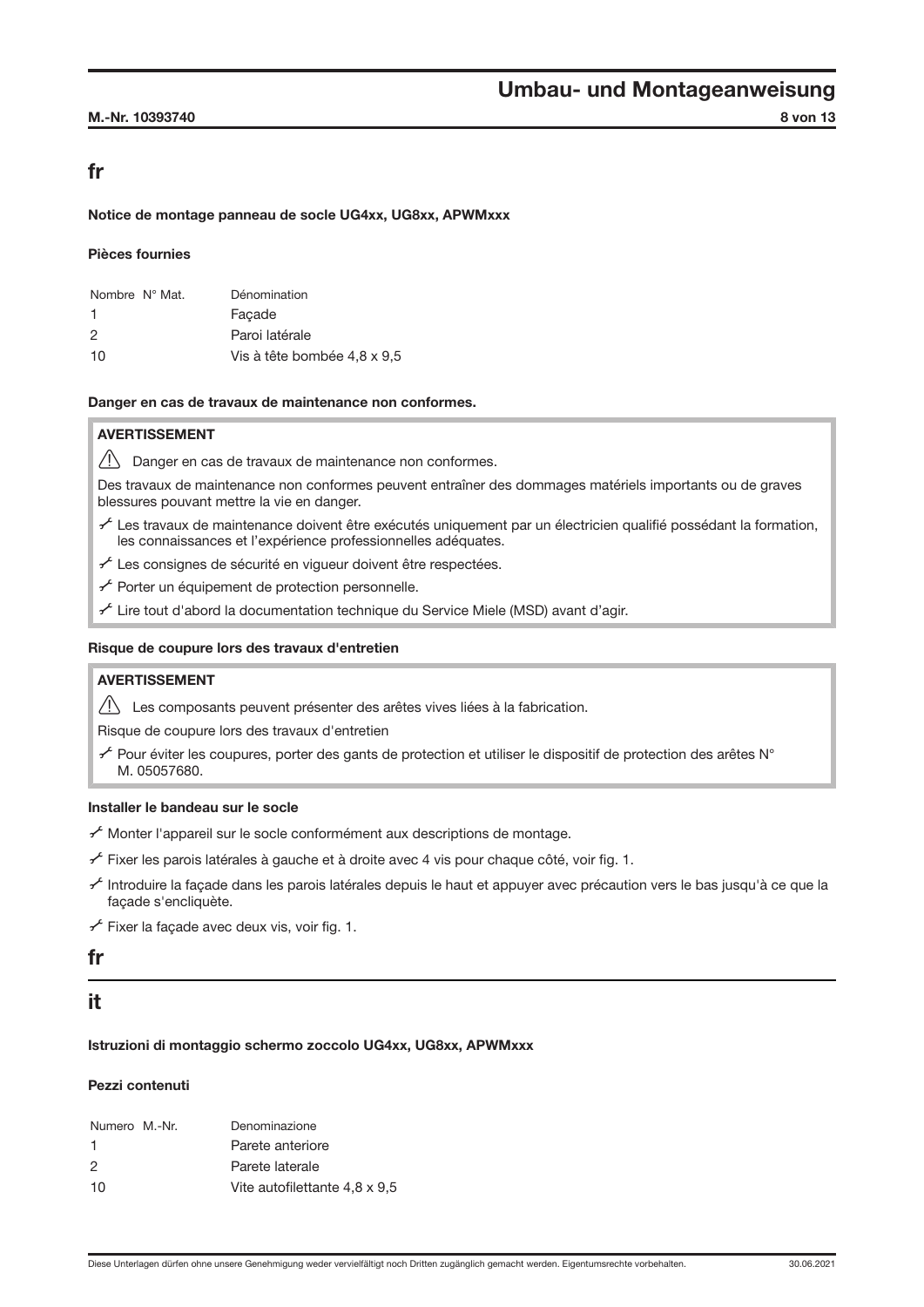#### M.-Nr. 10393740 9 von 13

### Pericoli dovuti a lavori di manutenzione non corretti

### **AVVERTENZA**

 $\sqrt{N}$  Pericoli dovuti a lavori di manutenzione non corretti.

Lavori di riparazione o manutenzione eseguiti in maniera non corretta possono provocare danni materiali ingenti e ferite gravi, anche la morte.

- A Riparazioni e manutenzioni possono essere effettuate solo da elettricisti qualificati, che dispongono delle necessarie competenze e di specifica esperienza nel settore.
- $f$  Rispettare le disposizioni vigenti in materia di sicurezza.
- $f$  Indossare un idoneo abbigliamento protettivo.
- $f$  Leggere dapprima la documentazione tecnica di servizio (TSD), poi agire.

### Pericolo di ferimento da taglio in caso di lavori di riparazione/manutenzione

### **AVVERTENZA**

Per motivi di lavorazione, alcuni componenti possono risultare taglienti.

Pericolo di ferimento da taglio in caso di lavori di riparazione/manutenzione.

A Per evitare ferite da taglio, indossare i guanti protettivi e applicare la protezione spigoli e bordi M.-Nr. 05057680.

### Montare lo schermo sullo zoccolo

 $\sim$  Montare la macchina sullo zoccolo secondo le iscrizioni di montaggio.

 $f$  Fissare le pareti laterali a sinistra e a destra con rispettivamente 4 viti, v. fig. [1.](#page-0-0)

- A Inserire la parete anteriore nelle pareti laterali dall'alto e premerla con cautela verso il basso, finché la parete anteriore si aggancia.
- $f$  Fissare la parete anteriore con due viti, v. fig. [1](#page-0-0).

### it

### nl

#### Montage-instructie sokkelpaneel UG4xx, UG8xx, APWMxxx

### Onderdelen

| Aantal | Mat.-nr. | Aanduiding             |
|--------|----------|------------------------|
| -1     |          | Frontpaneel            |
| 2      |          | Zijpaneel              |
| 10     |          | Lenskopschroef 4,8x9,5 |

#### Risico door ondeskundig onderhoud

### **WAARSCHUWING**

 $\sqrt{!}$  Risico door ondeskundig onderhoud.

Ondeskundig onderhoud kan veel materiële schade en ernstig letsel veroorzaken en levensgevaarlijk zijn.

- A Reparatiewerkzaamheden mogen alleen door een elektricien met een vakopleiding en relevante kennis en ervaring uitgevoerd worden.
- $f$  De geldende veiligheidsvoorschriften moeten in acht worden genomen.
- $f$  Draag beschermende kleding.
- A Lees eerst de Miele Service Documentatie voordat u uw werkzaamheden begint.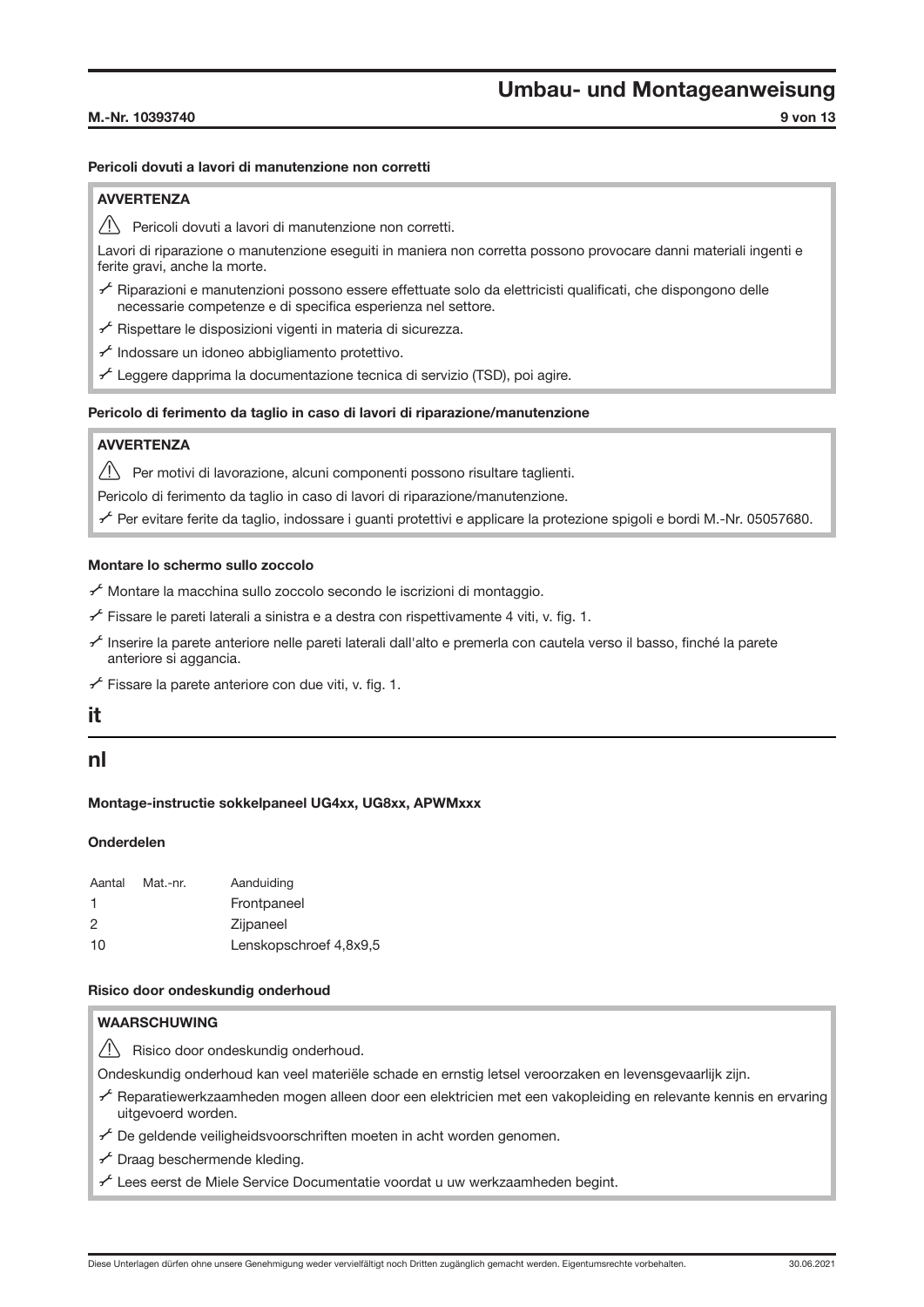#### M.-Nr. 10393740 **10 von 13**

#### U kunt zich snijden bij onderhouds-/reparatiewerkzaamheden

### **WAARSCHUWING**

 $\sqrt{N}$  De randen van de onderdelen kunnen scherp zijn.

U kunt zich snijden bij onderhouds-/reparatiewerkzaamheden

A Draag veiligheidshandschoenen en gebruik kantbescherming mat.-nr. 05057680 om snijwonden te voorkomen.

#### Paneel op de sokkel monteren

A Monteer het apparaat volgens de beschrijving op de sokkel.

 $\overline{f}$  Bevestig de zijpanelen links en rechts met telkens 4 schroeven, zie afb. [1.](#page-0-0)

A Schuif het front van bovenaf in de zijpanelen en duw het voorzichtig naar beneden, totdat het vastklikt.

 $f$  Bevestig het front met twee schroeven, zie afb. [1.](#page-0-0)

### nl

### no

Monteringsveiledning for sokkelforblending UG4xx, UG8xx, APWMxxx

#### Inkluderte deler

| Antall | M.-nr. | <b>Betegnelse</b>  |
|--------|--------|--------------------|
| 1      |        | Front              |
| 2      |        | Sidevegg           |
| 10     |        | Plateskrue 4.8x9.5 |

#### Fare pga. vedlikeholdsarbeider som ikke er forskriftsmessig utført

### ADVARSEL

 $\sqrt{N}$  Fare pga. vedlikeholdsarbeider som ikke er forskriftsmessig utført.

Vedlikeholdsarbeider som er utført av ukyndige, kan forårsake store materiellskader og alvorlige skader med døden til følge.

- A Vedlikeholdsarbeider skal kun utføres av autorisert elektropersonell med praktisk erfaring fra yrket.
- $f$  Ta hensyn til gjeldende sikkerhetsbestemmelser.
- $f$  Bruk personlig verneutstyr.
- $f$  Les Mieles servicedokumentasion før du setter i gang med arbeidet.

### Fare for kuttskader under vedlikeholdsarbeid

### ADVARSEL

Komponenter kan ha skarpe kanter avhengig av produksjonen.

Fare for kuttskader under vedlikeholdsarbeid.

A Til beskyttelse mot stikkskader bruk beskyttelseshansker og kantbeskyttelse M.-nr. 05057680.

#### Montering av forblending på sokkel

A Installer maskinen på sokkel i henhold til monteringsbeskrivelsen.

 $f$  Fest sideveggene til venstre og høyre med 4 skruer hver, se Fig. [1.](#page-0-0)

 $\mathcal F$  Skyv fronten inn i sideveggene ovenfra og trykk den forsiktig nedover til fronten er festet.

 $f$  Fest fronten med to skruer, se Fig. [1](#page-0-0).

### no

Diese Unterlagen dürfen ohne unsere Genehmigung weder vervielfältigt noch Dritten zugänglich gemacht werden. Eigentumsrechte vorbehalten. 30.06.2021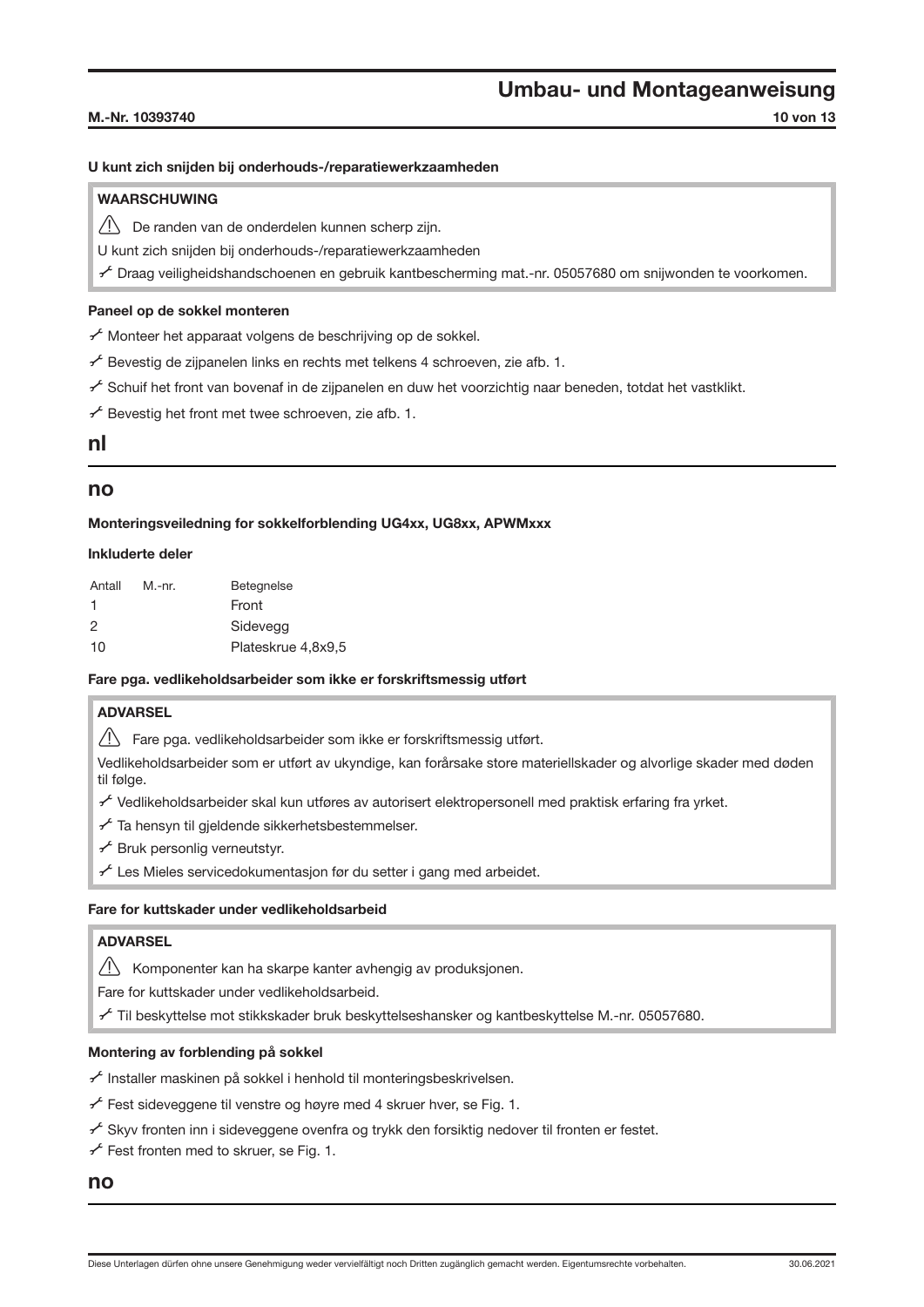### pt

Instruções de montagem do painel do rodapé UG4xx, UG8xx, APWMxxx

### Peças recebidas

| dade | Quanti- N.º de material Denominação |                                |
|------|-------------------------------------|--------------------------------|
| 1    |                                     | Painel dianteiro               |
| 2    |                                     | Painel lateral                 |
| 10   |                                     | Parafuso autorroscante 4.8x9.5 |

#### Perigo devido a trabalhos de manutenção inadequados

### AVISO

Perigo devido a trabalhos de manutenção inadequados.

Trabalhos de manutenção inadequados podem causar elevados danos materiais e lesões graves potencialmente fatais.

- $\sim$  Os trabalhos de manutenção apenas podem ser realizados por um eletricista com formação profissional, conhecimentos e experiência técnica.
- $f$  As normas de segurança aplicáveis devem ser cumpridas.
- A Usar equipamento de proteção pessoal.
- $\sim$  Ler primeiramente os documentos de assistência da Miele antes de iniciar quaisquer trabalhos.

### Perigo de lacerações durante a realização dos trabalhos de manutenção

### AVISO

 $\triangle$  Os componentes podem ser afiados nos cantos devido ao fabrico.

Perigo de lacerações durante a realização dos trabalhos de manutenção.

A Usar luvas de proteção contra lacerações e utilizar proteção de rebordos com o n.º de mat. 05057680.

### Montar o painel no rodapé

A Montar a máquina no rodapé, de acordo com a descrição de montagem.

- $f$  Fixar os painéis laterais esquerdo e direito, cada um com 4 parafusos, ver a fig. [1](#page-0-0).
- A Introduzir o painel dianteiro nos painéis laterais, a partir de cima, e pressionar cuidadosamente para baixo, até que o painel dianteiro esteja encaixado.

 $f$  Fixar o painel dianteiro com dois parafusos, ver a fig. [1](#page-0-0).

### pt

### ru

### Монтажная инструкция - цокольная бленда UG4xx, UG8xx, APWMxxx

#### Входящие в состав детали

| Винт-саморез со сферо-цилиндрической головкой 4,8 х 9,5 |
|---------------------------------------------------------|
|                                                         |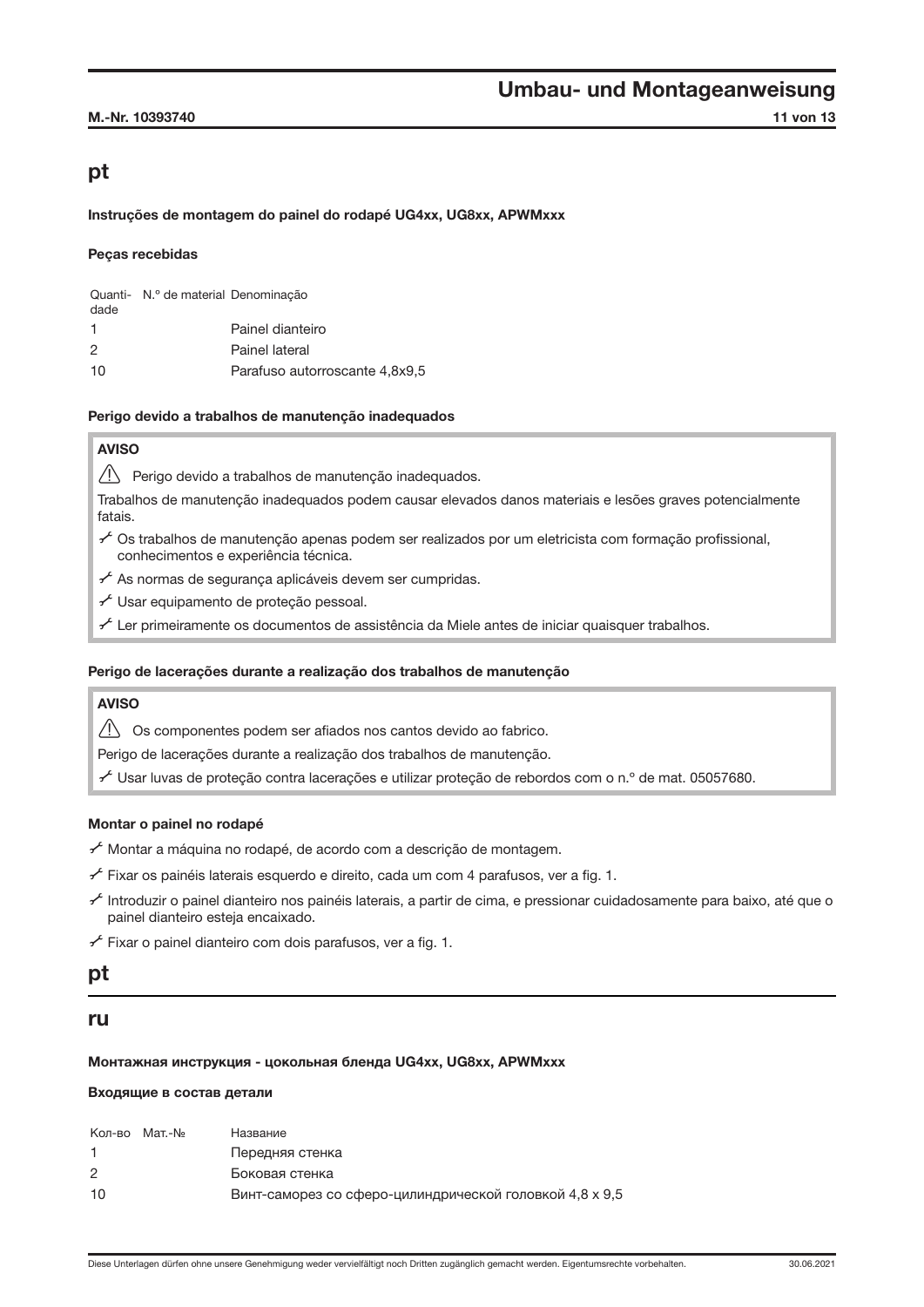#### M.-Nr. 10393740 12 von 13

### Опасности, возникающие при ненадлежащем выполнении ремонтных работ

### ПРЕДУПРЕЖДЕНИЕ

Опасности, возникающие при ненадлежащем выполнении ремонтных работ.

Ненадлежащее выполнение ремонтных работ может привести к большому материальному ущербу и тяжёлым травмам со смертельным исходом.

- $\mathcal F$  Ремонтные работы должны выполнять только квалифицированные специалисты по электрике с профессиональными образованием и знаниями, а также опытом работы.
- $f^{\mathcal{L}}$  Необходимо соблюдать действующие нормы технической безопасности.
- A Надевайте средства личной защиты.
- $f$  Сначала прочитайте Сервисную Документацию Miele, а затем действуйте.

### Опасность порезов в ходе проведения ремонтных работ и технического обслуживания

### ПРЕДУПРЕЖДЕНИЕ

В зависимости от производственных условий некоторые детали могут иметь острые края.

Опасность порезов в ходе проведения ремонтных работ и технического обслуживания

 $\mathcal F$  Для защиты от порезов необходимо надевать защитные перчатки, а также использовать предохранительные прокладки на острые кромки, мат.№ 05057680.

### Монтаж цокольной бленды

- $\overline{f}$  Установить машину на цоколе в соответствие с монтажной инструкцией.
- $\neq$  Зафиксировать боковые стенки слева и справа с помощью соответственно 4-х винтов, см. рис. [1](#page-0-0).
- $\chi$  Установить переднюю стенку в пазы боковых сверху и осторожно надавить вниз, до фиксации передней стенки.
- $A^2$  Зафиксировать переднюю стенку с помощью 2-х винтов, см. рис. [1](#page-0-0).

### ru

### sv

### Monteringsanvisning sockelpanel UG4xx, UG8xx, APWMxxx

### Innehållande delar

| Antal                | M-nr | Benämning                            |
|----------------------|------|--------------------------------------|
| $\blacktriangleleft$ |      | Framstycke                           |
| 2                    |      | Sidostycke                           |
| 10                   |      | Plåtskruv med kullrig skalle 4,8x9,5 |

### Fara på grund av felaktigt utförda servicearbeten

### VARNING

 $\sqrt{!}$  Fara på grund av felaktigt utförda servicearbeten.

Felaktigt utförda servicearbeten kan leda till omfattande skador på föremål och svåra personskador med möjlig dödlig utgång.

- A Underhållsarbeten får endast utföras av en yrkesutbildad elfackman med praktisk erfarenhet av yrket.
- A Beakta gällande säkerhetsföreskrifter.
- A Använd en personlig skyddsutrustning.
- $f$  Läs Mieles servicedokumentation innan du utför något arbete.